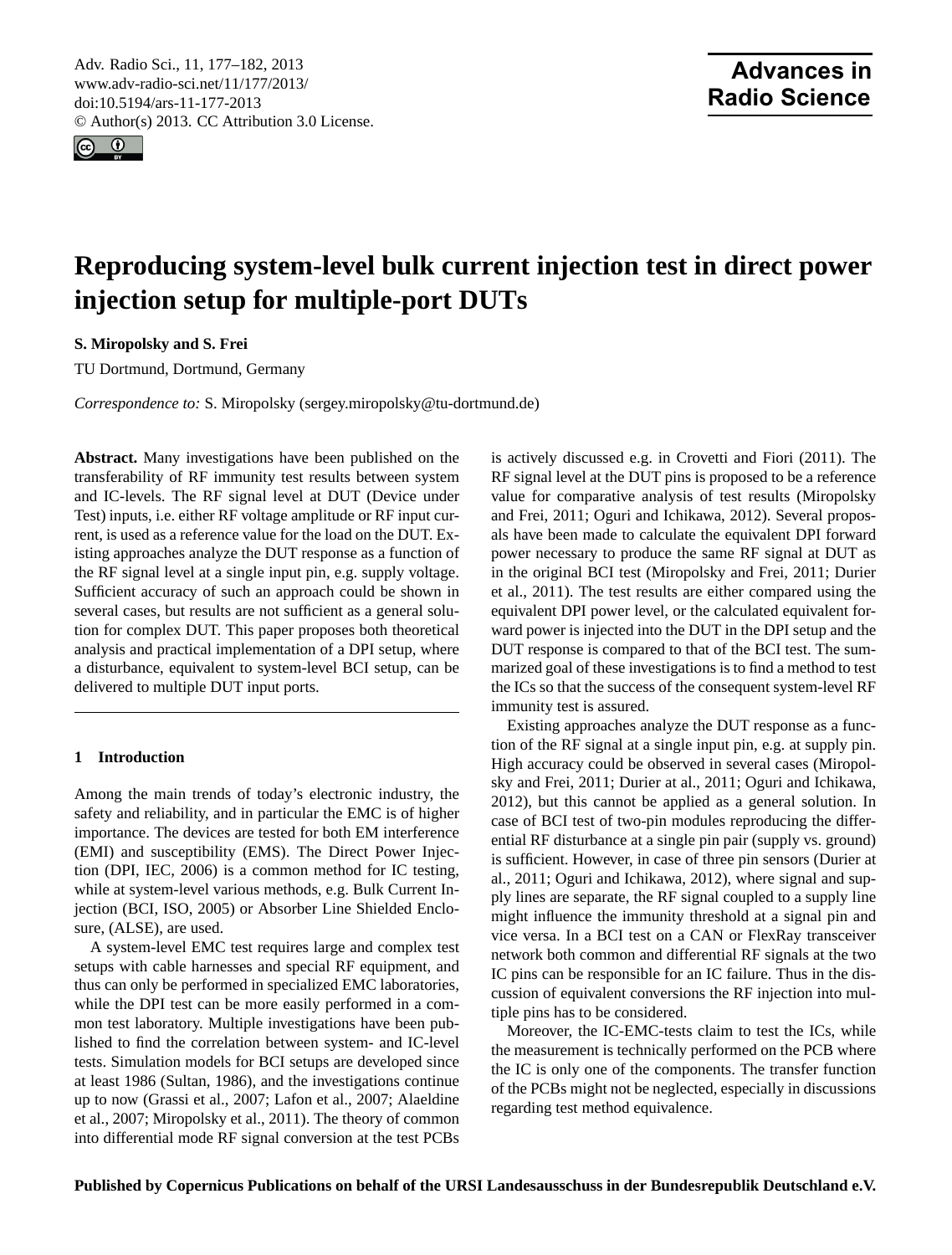

**Fig. 1.** Sample BCI test setup structure and overview.



**Fig. 2.** Sample BCI test setup simulation circuit.

This paper proposes a DPI testing method, where the RF disturbances, equivalent to an original BCI setup, can be delivered to multiple DUT pins.

## **2 Sample study case: a system-level Bulk current injection setup**

#### **2.1 Test setup structure and overview**

The system level test setups usually contain of one or more electronic control units (ECU, here called EUT), connected to each other or to the support circuitry with a cable harness. A sample system discussed in current paper consists of two CAN transceiver units. Each EUT is a small PCB containing the transceiver IC (DUT) with necessary periphery, e.g. bus terminations of 120  $\Omega$ , traces, ports, supply voltage protection, etc. These EUT PCBs are located in 5 cm over the reference ground plane. Depending on the application the PCBs may optionally be grounded to the main reference ground with a low impedance connection (e.g. metal tape). The EUTs are connected to each other with a twisted pair cable of 1 m length in 5 cm above the table. The transceivers communicate over this cable. The RF disturbance of specified amplitude is injected into the cable harness using one of the mentioned methods, and safe operation of the system under RF disturbance should be assured.

Theoretically, any RF immunity test method can be used for such network. In the current work the BCI method is considered, and the setup shown in Fig. 1 is discussed. The BCI injection clamp is placed at a specified position along the cable harness.

According to the method (BCI, ISO, 2005), the BCI clamp has to be calibrated in advance, and the forward power necessary to inject a certain common mode current amplitude into the cable harness must be measured. To simplify the analysis, this step is avoided and constant forward power level is injected. For real application, the calibration curve of the BCI clamp has to be considered. This however can be introduced by just another scaling coefficient in the calculation procedure.

According to a general assumption supported by many authors (Miropolsky and Frei, 2011; Durier at al., 2011; Oguri and Ichikawa, 2012), the DUT response is dependent on the RF signal delivered through the test setup to the IC pins. The test setup is no more than a small-signal transfer function from the system RF port to the DUTs. To obtain the transfer function a small-signal model of the setup is necessary.

#### **2.2 Small-signal simulation model**

The simulation model shown in Fig. 2 is assembled according to the original setup.

The FCC F140 BCI clamp is modelled with a circuit similar to one shown in Miropolsky and Frei (2011). The twisted cable harness is modelled as lossy coupled transmission line (TL). The cable parameters were obtained by analyzing the cable cross-section with HSPICE 2-D field solver. The twistedness effect is neglected in the model for simplicity purposes.

The test PCB is also modelled as a coupled transmission line over reference ground plane, similar to an approach shown in Crovetti and Fiori (2011). Top level PCB traces are first and second conductors, the PCB ground plane is the third conductor. The exact properties of the cables and PCB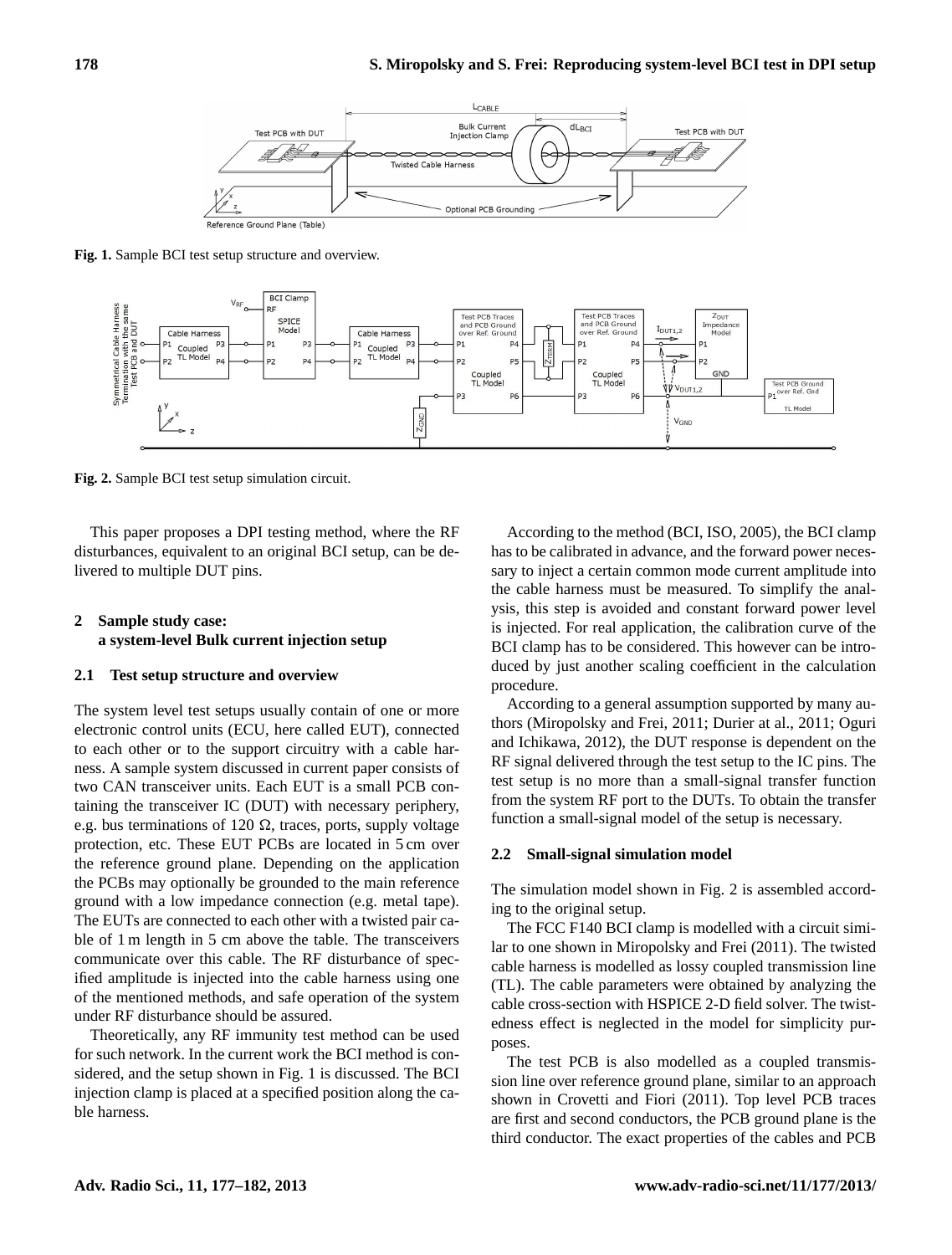

Fig. 3. Sample DUT input impedances, measurement and macromodel.



**Fig. 4.** One-port equivalent RF source.

traces are study-case-dependent, and thus are irrelevant for the general discussion purpose.

and DUT (see Fig. 2). Since the DUT is located in the censistor ( $Z_{TERM}$ ) in the middle between the PCB input ports The 120 $\Omega$  CAN bus termination is modeled as simple reter of the test PCB, the remaining PCB ground plane provides additional coupling to the reference ground, this effect is considered with one more TL device.

The model is used to simulate RF signal levels at DUT pins in the BCI test. These levels are used as a reference to generate and verify the equivalent DPI setup.

## **2.3 DUT input impedance**

The DUT impedance can often be modeled as a RC circuit, with additional package effects visible at higher frequencies. Commonly the impedances may be considered to be close to RC up to approx. 100 MHz. More complex models have to be considered above this frequency.

In the analysis of multiple-port DUTs, under the assumption of possible internal coupling between the pins, representing DUT as a set of pin-to-ground impedances is insufficient. A full port-to-port impedance matrix must be considered.

In current work a sample CAN transceiver IC is analyzed as example DUT. The RF injection into differential interface consisting of two pins, CANH and CANL, is considered. A linear impedance model is created as a numerical approximation of measurement data. The two-port impedance dataset is captured with VNA and deembedded with the Matlab RF Toolbox. The data is approximated with vector fitting (Gustavsen and Semlyen, 1999 ), and an equivalent SPICE model for the approximation is generated. The impedances are shown in Fig. 3.

#### **3 Equivalent DPI source calculation procedure**

## **3.1 Motivation**

The development of an equivalent DPI test follows a single goal: the RF disturbances that appear in the complex systemlevel setups, e.g. BCI, should be reproduced in a simplified low-cost DPI setup. Among the initial conditions we must note the fixed  $50\Omega$  impedance of RF sources, and significant limitations on reproducing arbitrary impedances in physical setups. On the other side significant freedom degree is available in controlling RF amplitudes and phase shifts of several  $50\Omega$  sources.

#### **3.2 Equivalent DPI source calculation**

According to (Durier at al., 2011), the equivalent DPI power level can be calculated with a commercial calculator from the complex RF voltage and current values, which must be extracted from system level setup simulation or measurement as a table vs. frequency. This implies the known value of the DUT input impedance. In this case the internal RF amplitude of the source can be simply calculated at each frequency with Eq. (1).

$$
V_{\rm DPI} = V_{\rm GOAL} + R_{50\Omega} \cdot I_{\rm GOAL} \tag{1}
$$

$$
P_{\rm DPI} = V_{\rm DPI}^2 / 4R_{50\Omega} \tag{2}
$$

The procedure is illustrated in Fig. 4. The index "GOAL" refers to the signal to be reproduced at RF source output. The equivalent DPI source level is valid only for current DUT impedance. Attaching another DUT to the setup results in different RF signal values at DUT ports, and another calculation of an equivalent DPI source is necessary. This is a significant disadvantage comparing to e.g. an equivalent Norton source, since the latter generates the signal at the load in strict correlation to original setup for any load impedance.

The equivalent DPI source is easily extendable for a multiport DUT. A separate independent  $50\Omega$  RF source must be attached to each of the DUT ports, i.e. the number of sources has to be the same as the amount of DUT nodes to be driven. The source voltage or forward power value for each port can be calculated with the Eq. (1) too. For multiple-port networks the relative signal phases are important and must be considered.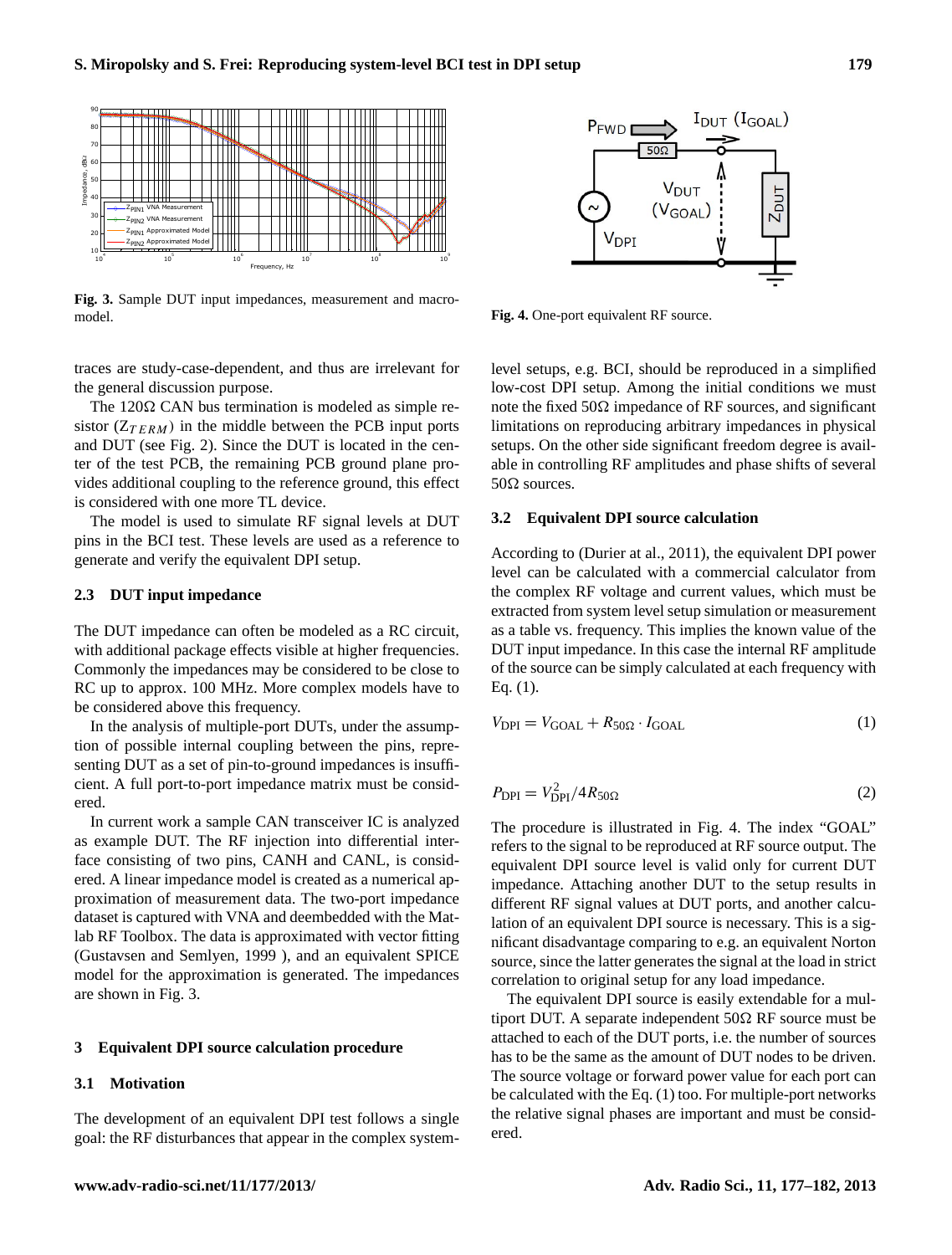

**Fig. 5.** Multiple-port equivalent DPI RF source **(a)** direct injection into DUT (virtual case) **(b)** accounting for the PCB transfer function (realistic case).

An example of an equivalent setup for a single two-port DUT is shown in Fig. 5a.

## **3.3 DPI PCB properties**

In physical DPI test the RF source is never connected to the DUT directly, but to the RF port of the test PCB. The transfer function from the PCB RF port to the DUT pins must be considered. Since the DPI test is performed on a grounded PCB, only the differential signal transfer must be considered, the PCB ground plane is used as the signal reference.

The easiest approach to introduce the transfer function is to use a multiport **ABCD** matrix of the PCB structure (3):

$$
\begin{bmatrix} V_{\text{PORT}} \\ I_{\text{PORT}} \end{bmatrix} = \begin{bmatrix} A_{\text{PCB}} & B_{\text{PCB}} \\ C_{\text{PCB}} & D_{\text{PCB}} \end{bmatrix} \cdot \begin{bmatrix} V_{\text{DUT}} \\ I_{\text{DUT}} \end{bmatrix} \tag{3}
$$

where  $V$  and  $I$  are vectors of differential voltages and currents, i.e. with PCB ground plane used as a reference. The indices correspond to signals at DUT pins ( $V_{\text{DUT}}$ ,  $I_{\text{DUT}}$ ) and signals at PCB ports at cable harness side ( $V_{\text{PORT}}$ ,  $I_{\text{PORT}}$ ), as shown in Fig. 5b. Each A, B, C and D element is a submatrix with a size corresponding to the number of ports at each PCB side. The sub-matrices can be found by solving the linear equation system of the admittance representation (Eq. 4) for vectors  $V_{\text{PORT}}$  and  $I_{\text{PORT}}$ .

$$
\begin{bmatrix} I_{\text{PORT}} \\ I_{\text{DUT}} \end{bmatrix} = \begin{bmatrix} Y_{\text{PCB}} \\ Y_{\text{DUT}} \end{bmatrix} \cdot \begin{bmatrix} V_{\text{PORT}} \\ V_{\text{DUT}} \end{bmatrix}
$$
 (4)

The values of the equivalent DPI sources  $(V_{\text{DPI}})$  can then be calculated with Eqs. (1) and (2) using RF signals at PCB ports ( $V_{\text{PORT}}$  and  $I_{\text{PORT}}$ ) as "goal" values. When the 50 $\Omega$ 



**Fig. 6.** Equivalent DPI test setup for sample two-port DUT, overview.

RF sources with calculated amplitude and phase are attached to the PCB ports, the RF signals  $V_{\text{DUT}}$  and  $I_{\text{DUT}}$  will be reproduced at DUT pins.

The impedance matrix of the test PCB can be obtained by either passive modeling approach with discrete circuit elements or with e.g. 3-D EM field simulations or with VNA measurements.

#### **4 Equivalent DPI source application**

The general procedure for equivalent DPI source development is described in Sect. 3. In the current application, the "original" RF signal levels at DUT  $(V_{\text{DUT1,2}}, I_{\text{DUT1,2}})$  are obtained by AC simulation of a BCI setup model discussed in Sect. 2.2 with DUT impedances discussed in Sect. 2.3.

#### **4.1 Single-DUT testing with equivalent DPI source**

The same test PCB as in BCI test can be used. The RF ports are connected between the PCB traces and ground as shown in Fig. 6. The PCB model is developed in a similar way as for the main BCI test setup. The ABCD-matrix of the PCB is calculated. The test PCB port signals ( $V_{\text{PORT}}$  and  $I_{\text{PORT}}$ ) are calculated with Eq. (3). The RF source amplitude is calculated with Eq. (1) using port signals as goal values. Attaching the RF sources to PCB ports will reproduce the original RF signal levels at DUT ( $V_{\text{DUT1.2}}$ ,  $I_{\text{DUT1.2}}$ ), both in simulation and, more important, in measurement. The resulting circuit is the same as shown in Fig. 5b.

The single-DUT configuration can be efficiently used for other DUT types, e.g. sensor ICs. In the case discussed here at least two ICs are necessary to establish the communication. A two-DUT configuration must be considered.

#### **4.2 Two-DUT equivalent DPI configuration**

The configuration shown in Fig. 8 was investigated. Two test PCBs with DUTs are symmetrically connected to each other, and equivalent DPI sources are attached to central nodes. The decoupling network (not shown in the figure) can be included on necessity. Due to the symmetry of such DPI circuit the RF signals will be generated symmetrically at both DUTs. The signal levels at input ports of the test PCBs can be calculated in the same way with Eq. (2) as for the single DUT case.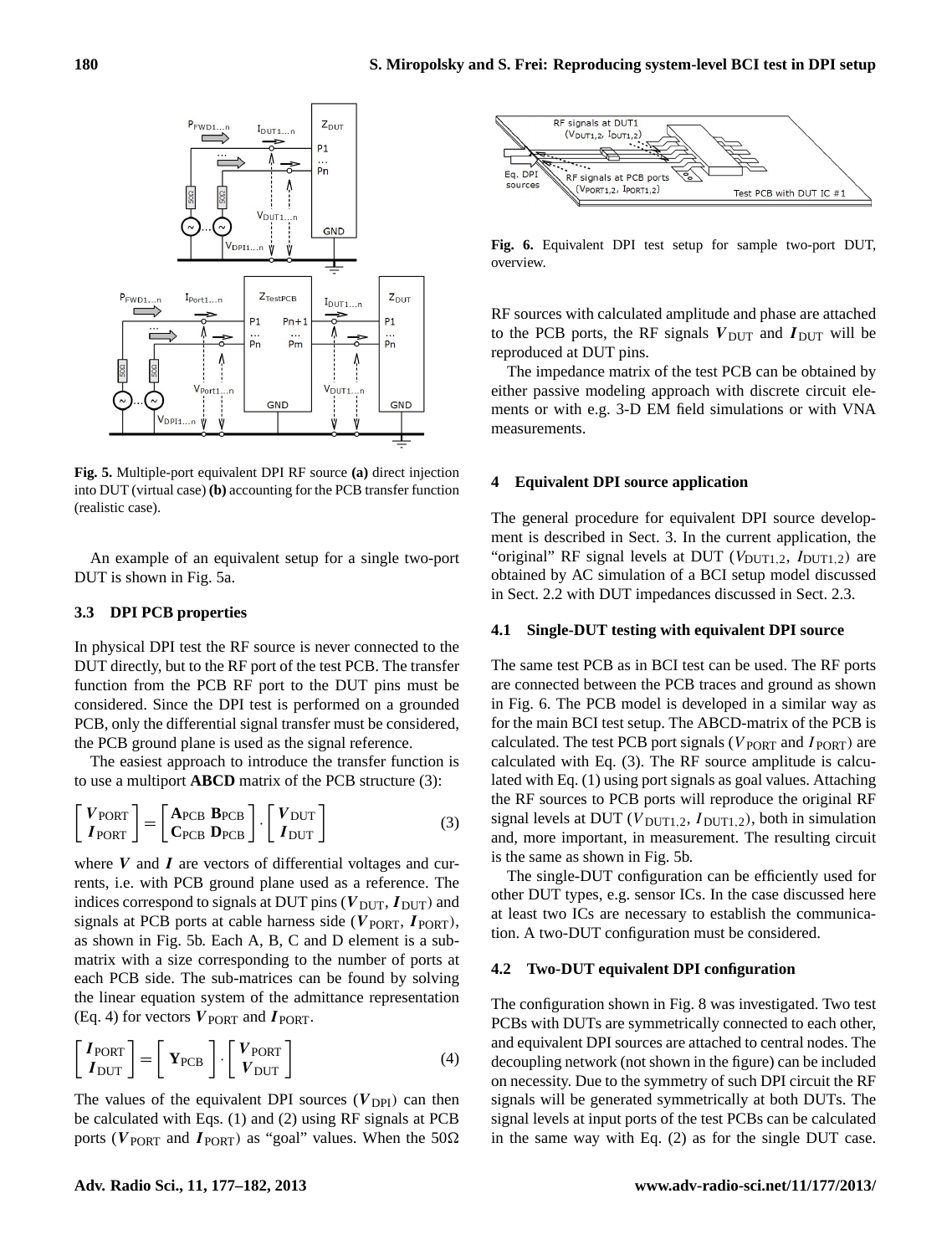

**Fig. 7.** Equivalent DPI test setup for two sample two-port DUTs, overview.



**Fig. 8.** Equivalent DPI test setup for two sample two-port DUTs, simulation.

From the RF source point of view, the two test PCBs are just the loads connected in parallel, thus the RF sources amplitudes can be calculated with Eq.  $(1)$  using  $V_{\text{PORT1,2}}$  voltages and *double* I **PORT1.2** currents as "goal" values.

Obviously, in the real BCI test such symmetry cannot be expected. Different RF signals have to be reproduced at both DUTs. Theoretically, it can be performed with a 4-port equivalent RF source of the same or similar structure. However, in real application such configuration is rather unrealistic. Each physical RF source consists of a signal generator followed by an amplifier. Equivalent DPI implies the control of both amplitude and phase. Hence the complexity of such configuration with *four* physical sources is very high, and running a BCI test would be more effective.

To avoid unnecessary complexity, the RF levels of each DUT in the BCI setup can be reproduced sequentially. The first set of equivalent RF sources is calculated to reproduce the original RF levels  $V_{\text{DUT1.2}}$  and  $I_{\text{DUT1.2}}$  at both DUTs. The same procedure is performed for the second set of RF signals  $V_{\text{DUT3,4}}$  and  $V_{\text{DUT3,4}}$ . This way after two test iterations each of the DUT ICs is subdued once to a RF disturbance equivalent to that from the BCI test.

## **4.3 Simulation results**

The calculated forward power levels  $(P_{\text{DPI}})$  is shown in Fig. 9. Generally, the equivalent source forward power is much lower than the original forward power injected into the BCI setup, i.e. only a small part of the produced RF power is delivered to the DUTs. However, at resonance locations the values reach and even exceed the original BCI forward power. Since the two sources are injecting RF signals simultaneously, the total forward power is even higher.

The RF signal levels at both DUTs in the original BCI setup and in equivalent DPI setup are shown in Figs. 10 and 11. In small-signal simulation the RF signals at the first DUT pins are reproduced with high accuracy. The RF source for-



**Fig. 9.** RF forward power levels in original BCI and equivalent DPI.

DUTs are tested with this second set of RF signals. Alto-Figure 2012 Strap Control of the second DUT, and both forward power is calculated for the second DUT, and both inal BCI setup. During the consecutive second run, the eq. first DUT. Same RF signal levels are generated at the second ward power is calculated to reproduce the RF signals at the gether, each DUT is at least tested once with a RF disturbance var<br>rst<br>0U<br>nal level equivalent to that in original BCI setup. Also none of inal BCI configuration. exceed the maximum that might appear at the nodes in origthe DUTs is being overtested, i.e. in no case the RF signals nal<br>**.4**<br>The DUT too, what obviously doesn not correspond to the orig-

#### 0 **4.4 Advanced testing strategies**

setup transfer function, which is itself strongly dependent quency range is the dependency of the test results on test The main issue of BCI RF immunity testing in the high freon smaller factors. This leads to instability of corresponding BCI RF signal levels and uncertain reproducibility of the test results above 200–300 MHz.

This issue can be avoided by extraction of maximum RF levels for a sample DUT. The BCI test setup has to be simulated in small-signal mode with variation of its parameters in allowed ranges. Critical here are cable cross-section, length and clamp position. Less critical but still important are the